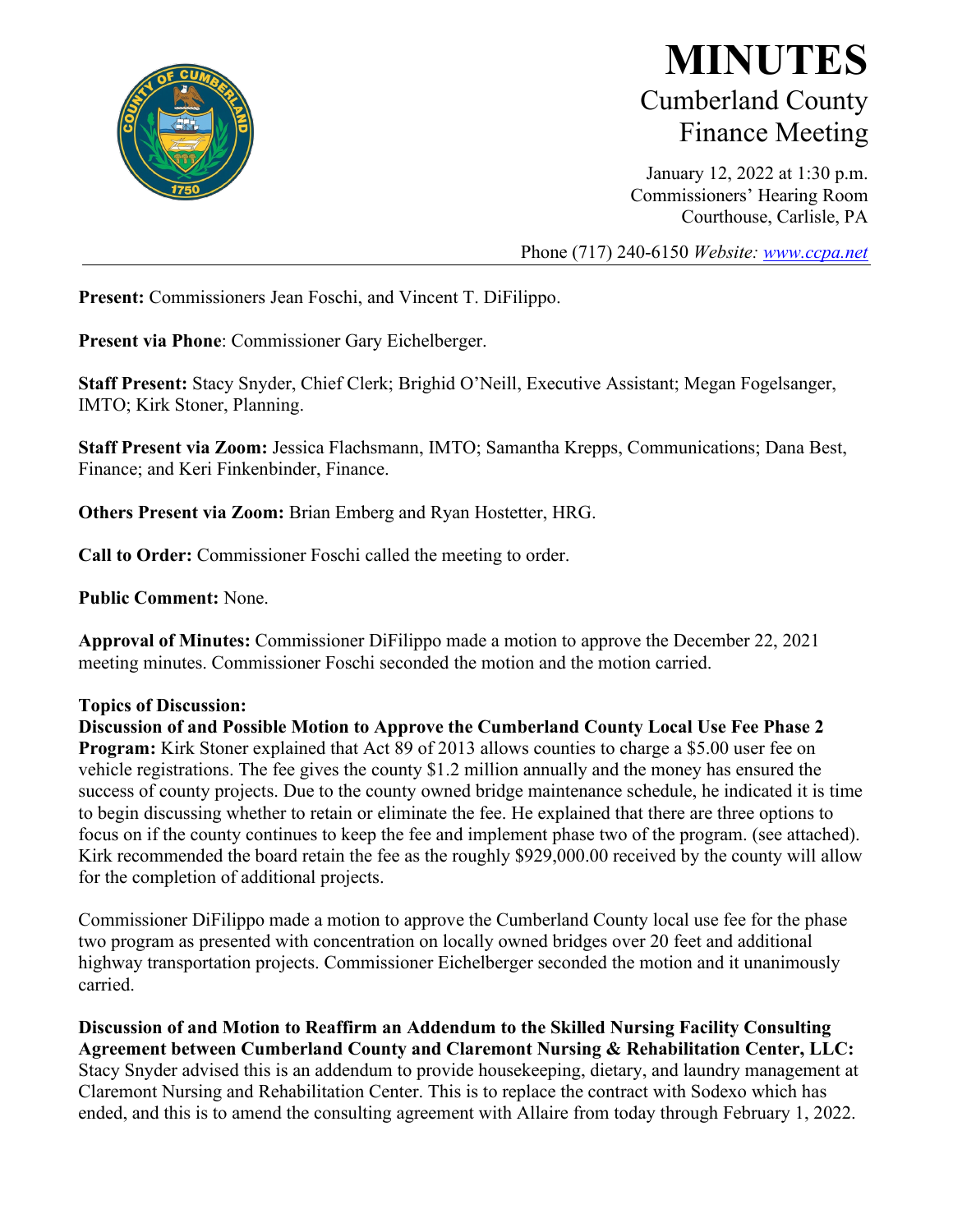The addendum has been reviewed and approved by special council and the county solicitor. She noted the contract was approved to ensure compliance with PA DOH regulations.

Commissioner DiFilippo made a motion to reaffirm the addendum to the skilled nursing facility agreement between Cumberland County and Claremont Nursing & Rehabilitation Center as presented today. Commissioner Eichelberger seconded the motion. Commissioner Foschi opposed this motion because she opposed the original consulting agreement back in July. The motion was passed.

**Motion to Approve a Letter of Support for the rabbitCARES 2021-2022 Veterans' Trust Fund Grant Application:** Stacy Snyder explained rabbitCARES is nonprofit arm of Rabbittransit and they apply for this grant each year. They use the funding to provide services to veterans across Central PA. They would like a letter of support from the Commissioners to accompany their grant application.

Commissioner DiFilippo made a motion to approve the letter of support for the rabbitCARES 2021-2022 Veterans' Trust Fund Grant Application. Commissioner Eichelberger seconded the motion and it unanimously carried.

**Other Business:** Brian Emberg complimented the commissioners on retaining the registration fee and he noted Cumberland County was the first to adopt the fee. He shared his belief that the fee has achieved many great things and it will hopefully allow for similar bridge programs in the upcoming years. There was no other business.

**Adjourn:** There being no other business to come before the board, Commissioner DiFilippo made a motion to adjourn.

Respectfully Submitted,

Brighid O'Neill, Executive Assistant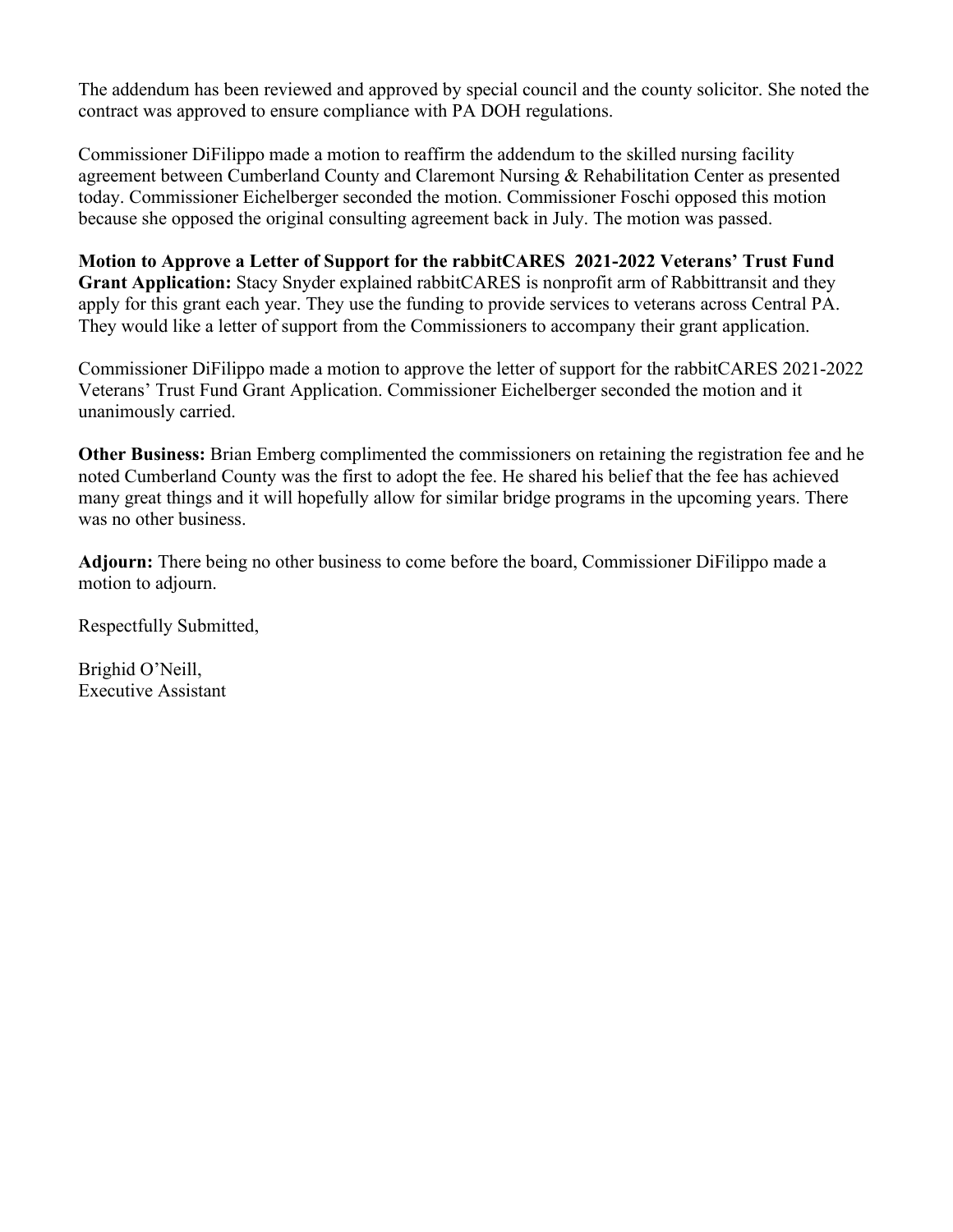### **Background**

- Act 89 of 2013, enabled counties to levy a \$5 local use fee on vehicle registrations, the proceeds of which can only be used for highway and bridge projects, as restricted by Article 8, Section 11 of the Pennsylvania Constitution.
- Cumberland County was the first county in the state to adopt the fee by ordinance, effective on 4/7/2015.
- Fee generates ~\$1.2M annually and was foundation of the county bridge capital improvement plan (CIP).
- CIP includes ~\$40M of bridge repair and replacement work on 19 poor condition county-owned from 2010 to 2024 with accelerated progress from 2015 to 2022 due to the local use fee.



#### **Future of the \$5 Local Use Fee**

- With completion of CIP, the County can:
	- o Repeal the \$5 local use fee after payment on outstanding Sample Bridge PIB loan is complete in 2030.
	- $\circ$  Continue collection of the \$5 registration fee and redirect its proceeds for other eligible transportation projects in the county on state or municipally owned highways and bridges.
- Early discussions with municipalities revealed ongoing transportation needs that could be addressed with the \$5 fee revenues.
- Current projections show a small surplus of ~\$400K in 2022 for all bridge funding sources.
- Need to determine next steps early in 2022 and communicate intentions and potential new program opportunities to municipal partners to allow for planning expenditures in 2023.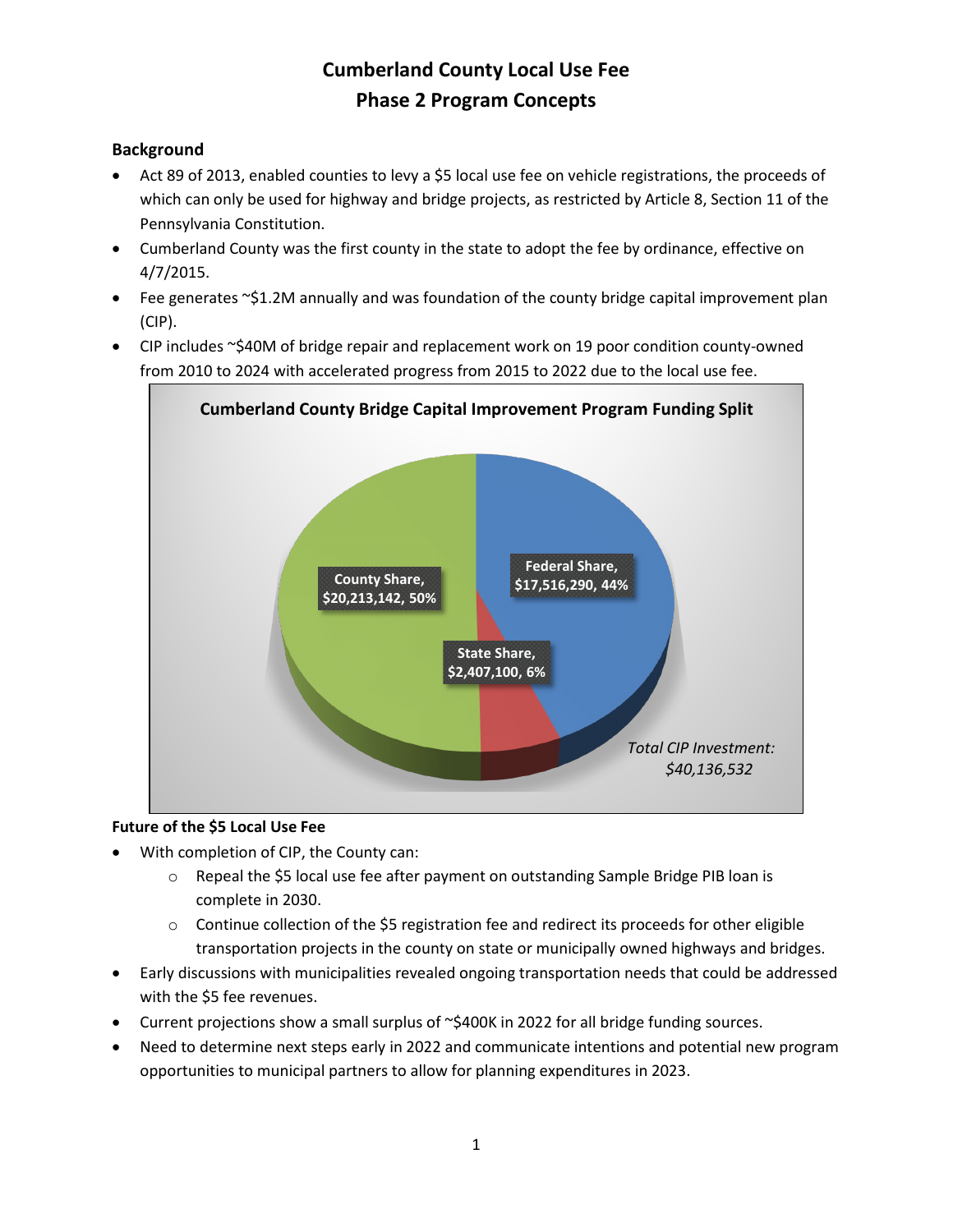### **Prospective Program Focus Areas**

• If the \$5 local use fee is retained, the County could consider a variety of potential program options including the following that have been preliminarily evaluated by staff.

| <b>Program Options for Phase II Funding</b> |                                                                                                                                                                                                                                                               |                                                                                                                                                                                                                                                                                                       |  |  |  |  |  |  |
|---------------------------------------------|---------------------------------------------------------------------------------------------------------------------------------------------------------------------------------------------------------------------------------------------------------------|-------------------------------------------------------------------------------------------------------------------------------------------------------------------------------------------------------------------------------------------------------------------------------------------------------|--|--|--|--|--|--|
| <b>Focus Area</b>                           | Scope                                                                                                                                                                                                                                                         | <b>Projected Need</b>                                                                                                                                                                                                                                                                                 |  |  |  |  |  |  |
| Locally-owned bridges >20'<br>in length     | 38 bridges in 16 municipalities<br>Inspected under county NBIS contract<br>$\bullet$<br>Condition already inventoried<br>$\bullet$<br>Streamlined integration into existing rating system<br>HATS funding program in 2023 TIP                                 | 7 weight posted bridges<br>5 poor condition bridges<br>19 fair condition bridges<br>Average daily traffic (ADT) ranges from 100 to 5000<br>Initial \$2500 planning effort to establish program<br>prioritization<br>Local bridge line item for 2025 and 2026 in HATS TIP<br>offers leverage potential |  |  |  |  |  |  |
| Locally-owned bridges <20'<br>in length     | 158 bridges in 23 municipalities<br>$\bullet$<br>Unknown condition rating and ADT for most bridges<br>$\bullet$<br>Lower volume bridges/culverts but still serve<br>$\bullet$<br>important transportation function<br>Potential focus of future state program | Inspect and collect baseline data on all bridges to<br>determine need<br>~\$600K initial planning effort to collect baseline data for<br>prioritization                                                                                                                                               |  |  |  |  |  |  |
| Highway transportation<br>projects          | Allow any eligible project to be suggested<br>$\bullet$<br>Identify specific focus areas such as safety or<br>congestion                                                                                                                                      | Specific projects not identified, but qualitatively need is<br>known to exist                                                                                                                                                                                                                         |  |  |  |  |  |  |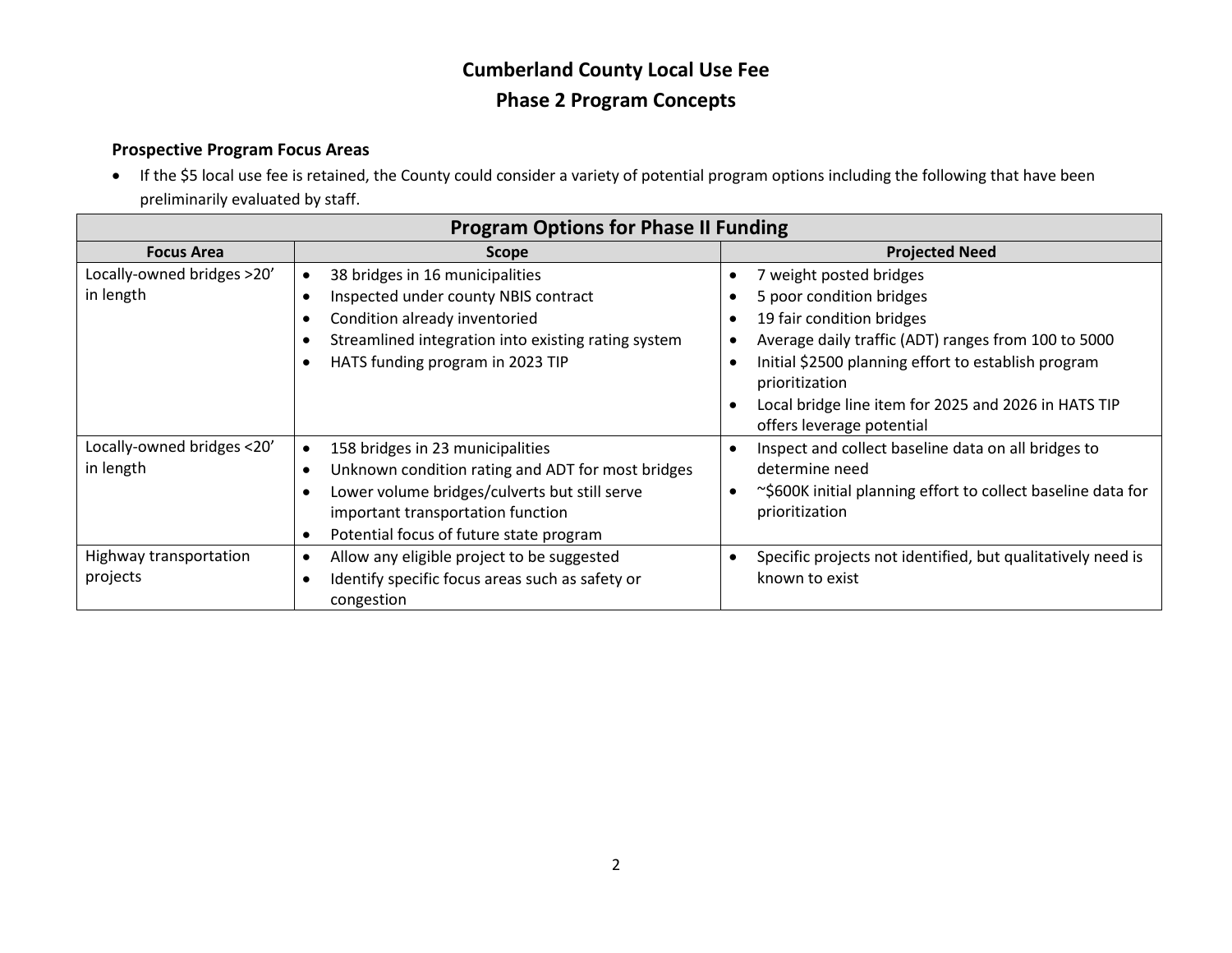| <b>Cumberland County Transportation Funding Sources</b> |                                                    |                           |  |  |  |  |  |
|---------------------------------------------------------|----------------------------------------------------|---------------------------|--|--|--|--|--|
| <b>Revenue Source</b>                                   | <b>Eligible Uses</b>                               | <b>Typical Annual</b>     |  |  |  |  |  |
|                                                         |                                                    | <b>Revenue/(Expenses)</b> |  |  |  |  |  |
| \$5 Local Use Fee                                       | All types of highway and bridge<br>$\bullet$       | \$1.2 million             |  |  |  |  |  |
| Liquid Fuels                                            | projects.                                          | \$250,000                 |  |  |  |  |  |
|                                                         | Public transit not eligible<br>$\bullet$           |                           |  |  |  |  |  |
| Act 13                                                  | County/municipal "at risk" bridges                 | \$250,000                 |  |  |  |  |  |
| Act 89                                                  | County bridges only, no municipal bridges          | \$130,000                 |  |  |  |  |  |
|                                                         | <b>Total All Sources</b>                           | \$1.83 million            |  |  |  |  |  |
|                                                         | Annual PIB Loan Obligation for Sample Bridge       | (5571,000)                |  |  |  |  |  |
|                                                         | (thru 2030)                                        |                           |  |  |  |  |  |
|                                                         | <b>Annual County Bridge</b>                        | (5200,000)                |  |  |  |  |  |
|                                                         | Inspections/Maintenance (Act 89 eligible)          |                           |  |  |  |  |  |
|                                                         | Funds ineligible for municipal use (Act 89)        | ( \$130,000)              |  |  |  |  |  |
|                                                         | <b>Total Funds Available for Phase II Projects</b> | \$929,000                 |  |  |  |  |  |

#### **Program Approach**

- Programs could take a competitive or needs based approach:
	- o **Competitive approach** Municipalities would apply to the program to secure funding for projects in their jurisdiction. Applications would be reviewed and prioritized by staff and the Transportation Committee of the Cumberland County Planning Commission before forwarding to Commissioners for final decision making
	- o **Needs based approach** County selects and advances projects based upon the prioritization process. The highest priority projects would be funded, assuming municipal concurrence and provision of local match, as applicable
- Format of program could take the form of a **grant or loan**
	- o Grant funding provided with no reimbursement
	- o Loan low interest loan paid back to county over a period of years
	- o More demand likely to come from grant program
- Programs could require varying levels of **local match**
	- o No local match, 100% county funded
	- o 20% local match, a typical match for other state/federal projects
	- $\circ$  50% match or greater, extends available funds, but may challenge municipal resources
	- o Acceptable local cash match would include private, local, state, and federal funds.
	- o Local in-kind services (i.e., construction assistance) could be eligible, where applicable.
- **"Turnkey" service** for applicants
	- o County engineer would complete all preconstruction and construction phase services
	- o Limits time/effort in local consultant selection
	- o Enhanced regulatory compliance and assurances for county
	- o Streamlines project administration for county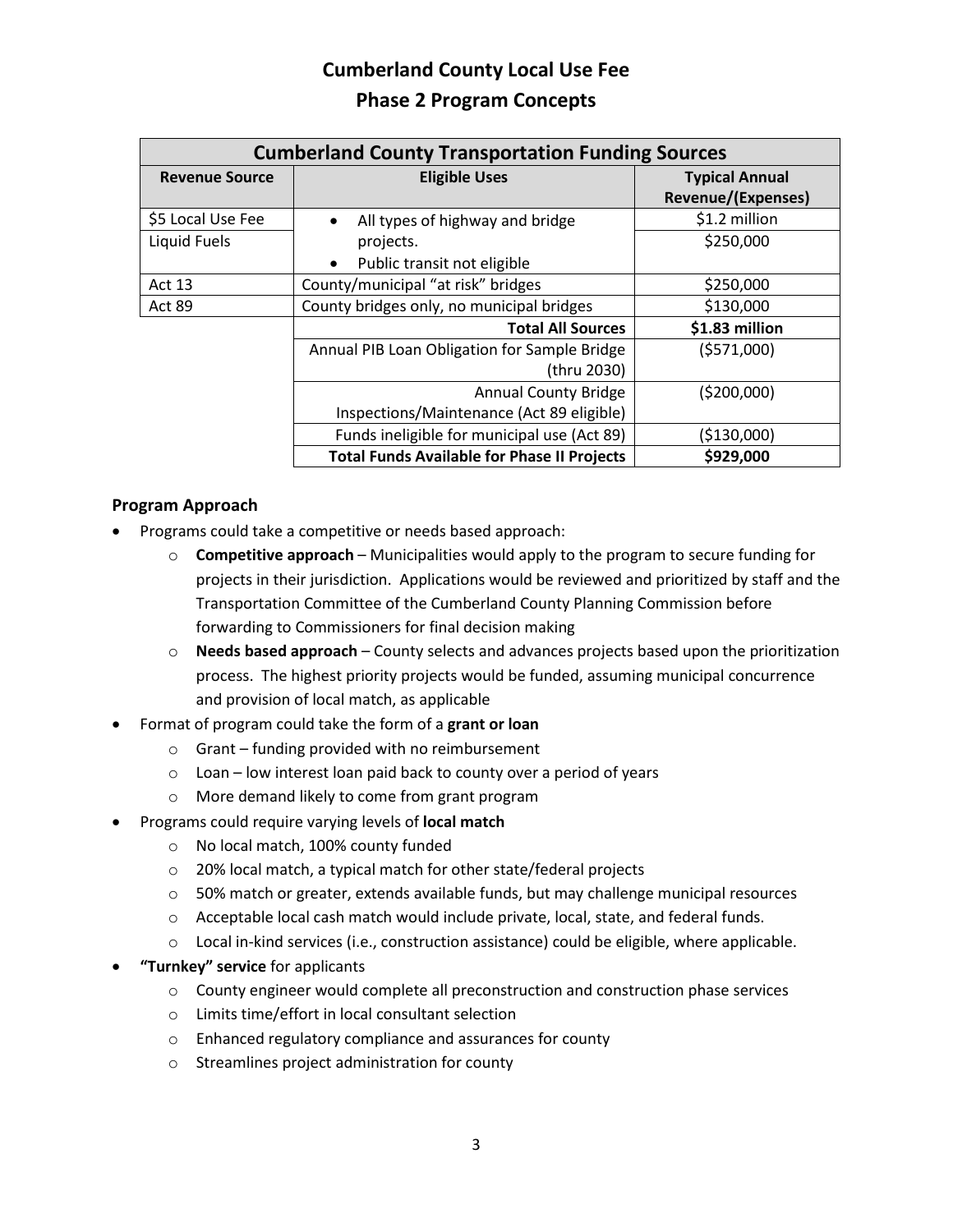### **CONTRACT/GRANT APPROVAL PROCESS FORM**

| PART I. TO BE COMPLETED BY DEPARTMENT/OFFICE                                                                                                                                                                                                                             |  |  |  |  |  |  |  |
|--------------------------------------------------------------------------------------------------------------------------------------------------------------------------------------------------------------------------------------------------------------------------|--|--|--|--|--|--|--|
| Contract<br>Grant  <br>eGrant                                                                                                                                                                                                                                            |  |  |  |  |  |  |  |
| Department/Office: Commissioners                                                                                                                                                                                                                                         |  |  |  |  |  |  |  |
| Contractor/Grantor: Claremont Nursing & Rehabilitation Center LLC                                                                                                                                                                                                        |  |  |  |  |  |  |  |
| Addendum $\sqrt{\phantom{a}}$<br>Continuation<br>Contract Action: New                                                                                                                                                                                                    |  |  |  |  |  |  |  |
| Brief Description: Second addendum to agreement                                                                                                                                                                                                                          |  |  |  |  |  |  |  |
| Anticipated Meeting Date: 1/12/2022<br>Due By/Comment:                                                                                                                                                                                                                   |  |  |  |  |  |  |  |
| Form attached: Yes V No<br>Expenditure Contract: Yes<br>J No<br>Upload Provided:<br>(if yes, attach Lawson submittal form)                                                                                                                                               |  |  |  |  |  |  |  |
| Grant/eGrant: Yes<br>No<br>Grant Application:<br>Grant Acceptance/Contract:                                                                                                                                                                                              |  |  |  |  |  |  |  |
| (if Yes, check Grant Application or Grant Acceptance/Contract. If Grant Application is checked, complete and attach the Request for Filing an Application for<br>a Grant form. If Grant Acceptance/Contract is checked, attach a copy of the previously completed form.) |  |  |  |  |  |  |  |
| Available Budget: Yes $\Box$<br>Rental/Lease: Yes                                                                                                                                                                                                                        |  |  |  |  |  |  |  |
| Information for the Commissioners:                                                                                                                                                                                                                                       |  |  |  |  |  |  |  |
| Is there a contract/grant for this service (current or prior fiscal year)? Yes $\sqrt{\phantom{a}}$<br>N <sub>o</sub>                                                                                                                                                    |  |  |  |  |  |  |  |
| If yes, is this contract/grant request with the same vendor? Yes $\Box$ No                                                                                                                                                                                               |  |  |  |  |  |  |  |
| Previous Contract/Grant Amt.: New Contract/Grant Amt.: \$ 31,450.00                                                                                                                                                                                                      |  |  |  |  |  |  |  |
| Increase/Decrease Amt.: \$31,450.00<br>No Change/Not Applicable:                                                                                                                                                                                                         |  |  |  |  |  |  |  |
| Contract/Grant Term: 1/12/22 to 2/1/22 Funding Type: General                                                                                                                                                                                                             |  |  |  |  |  |  |  |
| Comments: dietary and housekeeping management services                                                                                                                                                                                                                   |  |  |  |  |  |  |  |
| 1/10/2022<br>Date Submitted to Finance for Review:                                                                                                                                                                                                                       |  |  |  |  |  |  |  |
|                                                                                                                                                                                                                                                                          |  |  |  |  |  |  |  |
| Department Head/Elected Official Signature: Hill Mul (  Yel Sku                                                                                                                                                                                                          |  |  |  |  |  |  |  |
| PART II. TO BE COMPLETED BY FINANCE OFFICE                                                                                                                                                                                                                               |  |  |  |  |  |  |  |
|                                                                                                                                                                                                                                                                          |  |  |  |  |  |  |  |
| Date Submitted to Solicitor: Purchasing Agent Signature: 2008. [2016]                                                                                                                                                                                                    |  |  |  |  |  |  |  |
| PART III. TO BE COMPLETED BY SOLICITOR'S OFFICE                                                                                                                                                                                                                          |  |  |  |  |  |  |  |
|                                                                                                                                                                                                                                                                          |  |  |  |  |  |  |  |
|                                                                                                                                                                                                                                                                          |  |  |  |  |  |  |  |
| PART IV. TO BE COMPLETED BY COMMISSIONERS OFFICE*                                                                                                                                                                                                                        |  |  |  |  |  |  |  |
|                                                                                                                                                                                                                                                                          |  |  |  |  |  |  |  |
| *UNDER \$10,000 MAY BE RETURNED TO FINANCE FOR SIGNATURE AT SOLICITOR'S DISCRETION                                                                                                                                                                                       |  |  |  |  |  |  |  |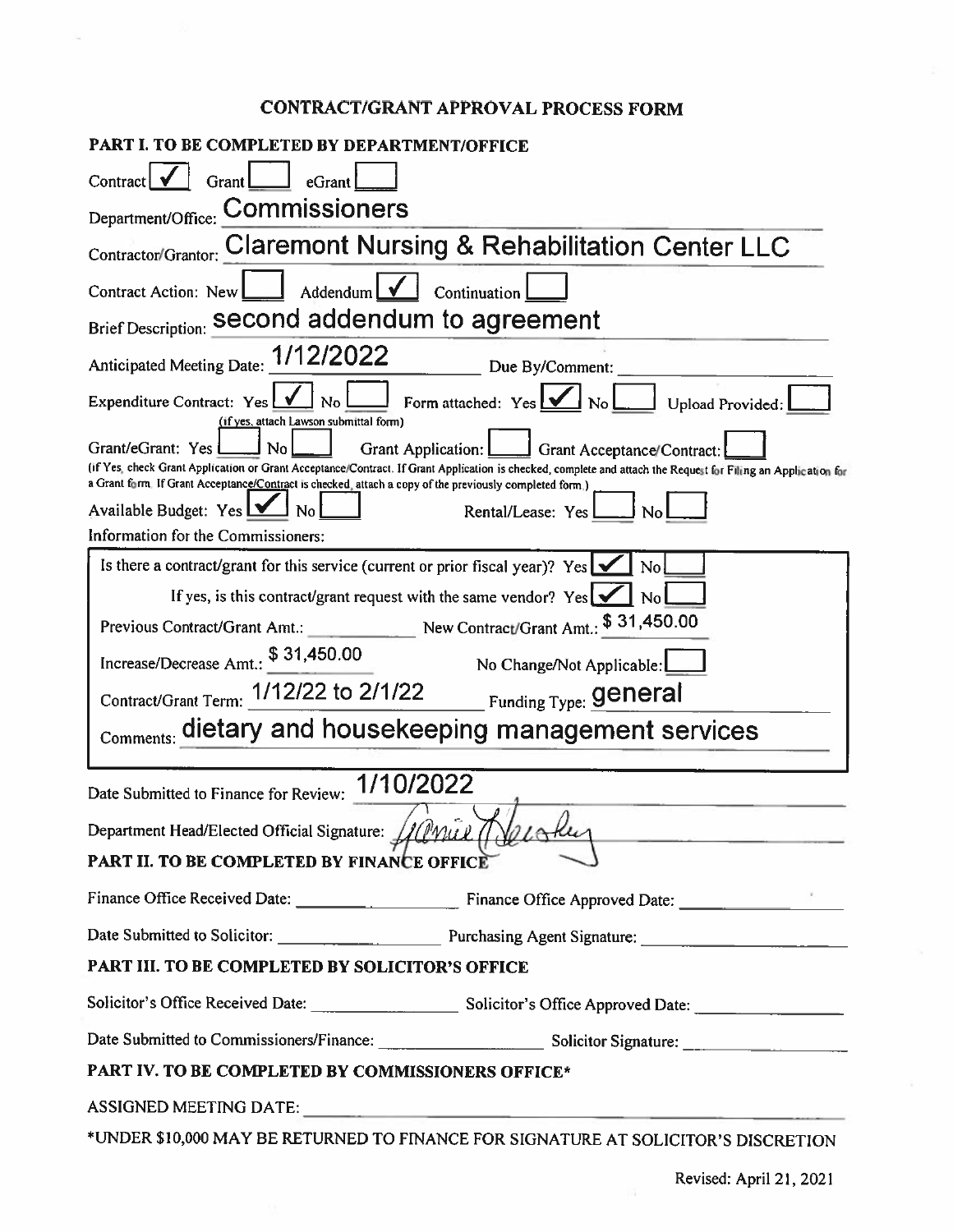

#### Commissioners of Cumberland County

Gary Eichelberger, Chairman . Jean Foschi, Vice Chairman . Vincent T. DiFilippo, Secretary

January 12, 2022

Department of Military and Veterans Affairs Office of Administration, Bureau of Budget and Finance ATTN: Division of Grants Edward Martin Hall, Bldg. 0-47, Fort Indiantown Gap Annville, Pennsylvania 17003-5002

Re: Letter of Support of rabbitCARES 2021- 2022 Veterans' Trust Fund Grant Application

To Whom it May Concern:

Our community understands that transportation is a fundamental component of ensuring veterans stay active and engaged in their communities. It has been consistently noted that lacking access to transportation to both healthcare and work is detrimental to the broader experience of veterans. With that in mind, Veterans' transportation is an identified priority at rabbitCARES and has been a focus of the organization since its inception. With this grant application, rabbitCARES is seeking to continue the existing access to care and access to employment programs for veterans and also expand their access to care program to include Union and Snyder Counties.

Having partnered with local veterans' organizations, municipalities and county government to expand transportation options for our local veterans, rabbitCARES (formerly 3P Ride) was built and modified in conjunction with veteran input. The combined efforts of rabbitCARES and its partners resulted in an ongoing and successful program that currently addresses access to care in Adams, Columbia, Cumberland, Dauphin, Montour, Northumberland, Perry, and York Counties by providing trips to designated VA clinics and providers. The program also addresses access to employment in our service areas that have fixed route service available including Adams, Cumberland, Dauphin, Franklin, and York Counties, as well as, Columbia County should fixed route be established. This is done through a monthly bus pass program for veterans accessing employment locations. This program offers one-ride passes to access job interviews and then monthly passes in a step-down fashion- providing 100% of the cost of a monthly pass the first month, 75% of the cost of a monthly pass the second month**,** 50% of the cost of a monthly pass the third month, and 25% of the cost of a monthly pass the fourth month. Ultimately, the program assists veterans to access employment while encouraging self-sufficiency over time.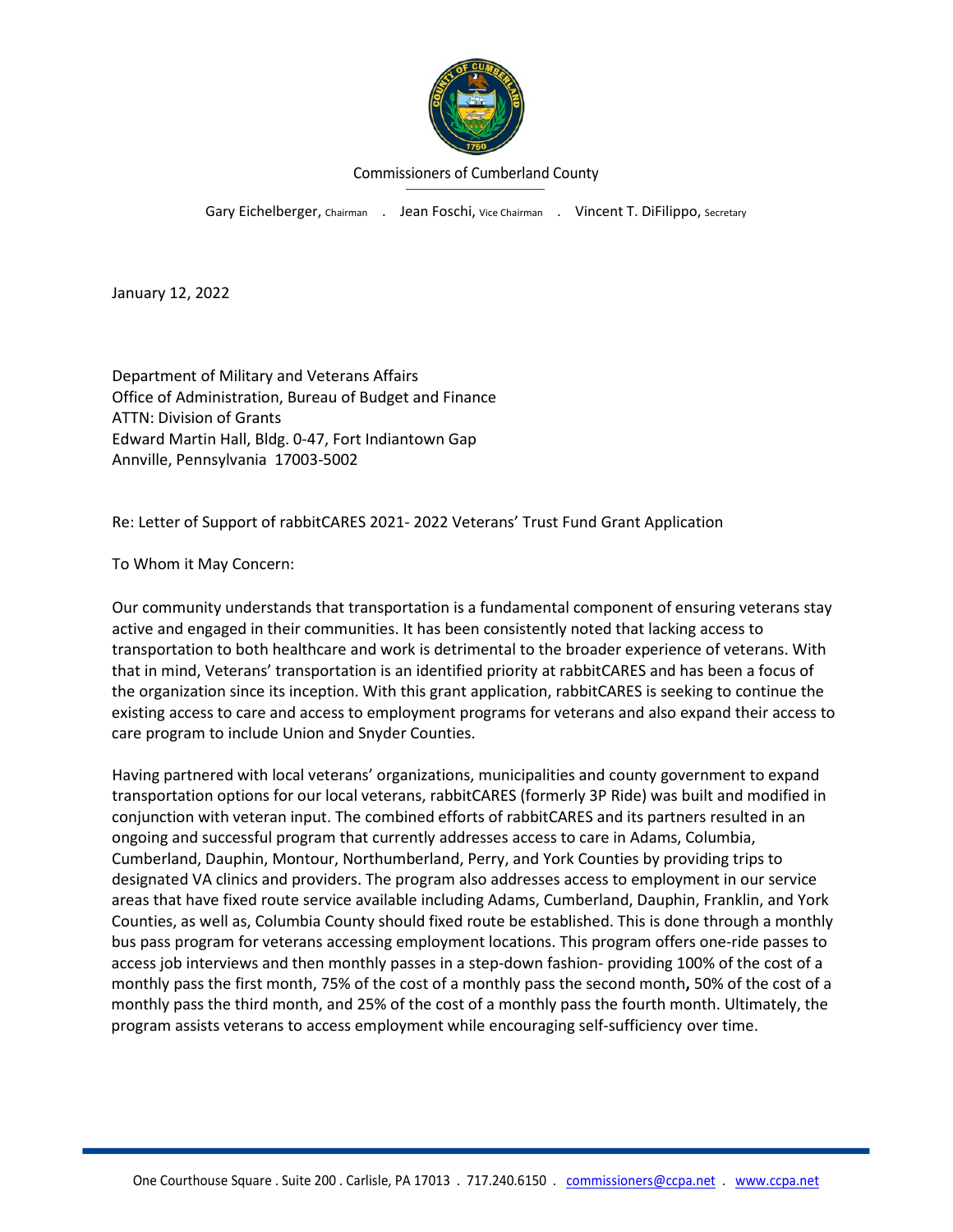In this grant proposal, rabbitCARES is seeking to continue the existing programs, and expand their access to care program to include Union and Snyder Counties. Please consider this application for funding to continue providing access to care and access to employment to the veterans who have so bravely served us.

Sincerely,

**CUMBERLAND COUNTY BOARD OF COMMISSIONERS**

Gary Eichelberger The State of Lean Foschi State University Cincent T. DiFilippo